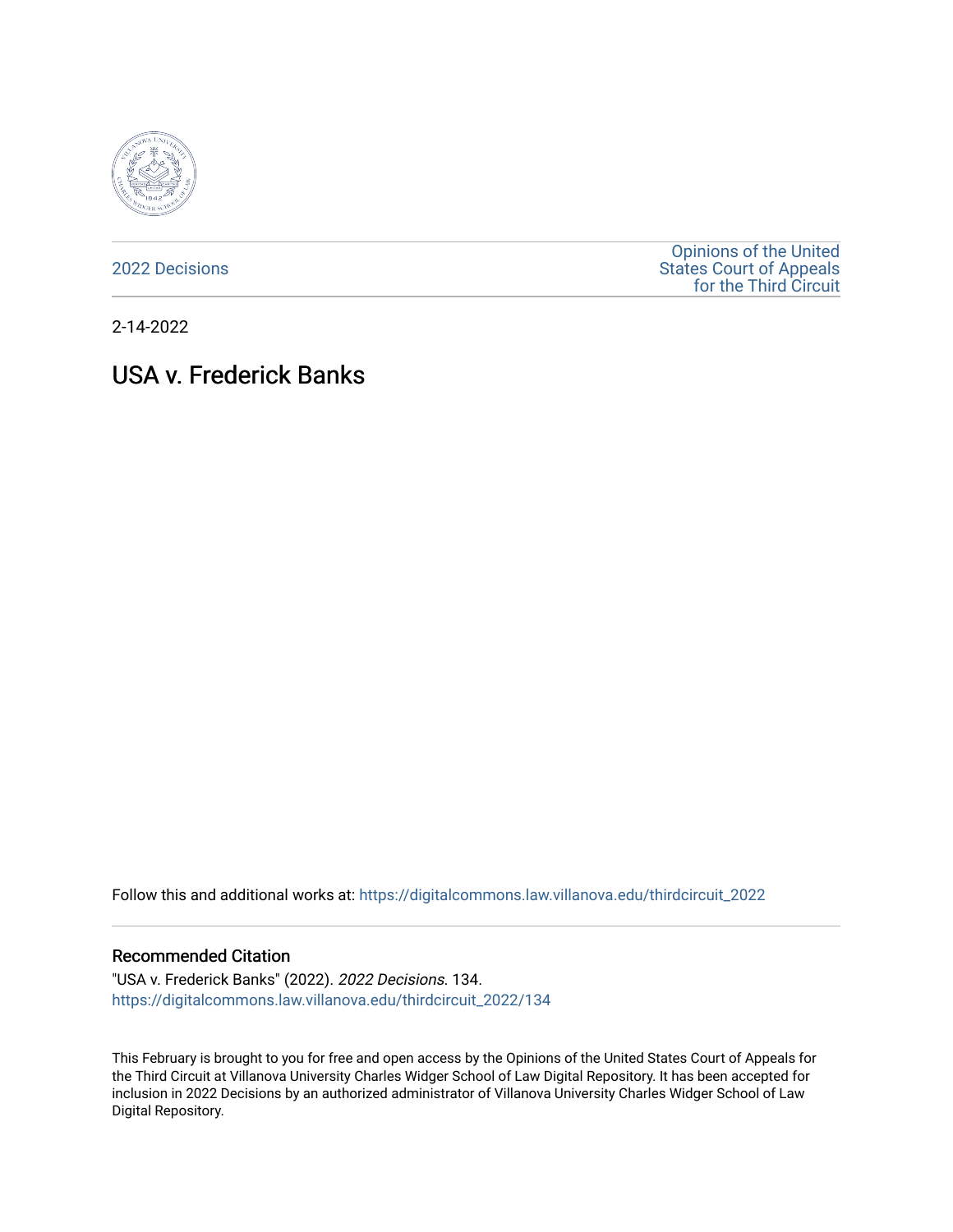# DLD-072 **NOT PRECEDENTIAL**

# UNITED STATES COURT OF APPEALS FOR THE THIRD CIRCUIT

\_\_\_\_\_\_\_\_\_\_\_

No. 21-3190 \_\_\_\_\_\_\_\_\_\_\_

## UNITED STATES OF AMERICA

v.

FREDERICK H. BANKS, Appellant

\_\_\_\_\_\_\_\_\_\_\_\_\_\_\_\_\_\_\_\_\_\_\_\_\_\_\_\_\_\_\_\_\_\_\_\_

On Appeal from the United States District Court for the Western District of Pennsylvania (D.C. Crim. No. 2:15-cr-00168-001) District Judge: Honorable Mark R. Hornak

Submitted on Appellee's Motion Pursuant to Third Circuit LAR 27.4 and I.O.P. 10.6

\_\_\_\_\_\_\_\_\_\_\_\_\_\_\_\_\_\_\_\_\_\_\_\_\_\_\_\_\_\_\_\_\_\_\_\_

January 27, 2022 Before: KRAUSE, MATEY and PHIPPS, Circuit Judges

> (Opinion filed: February 14, 2022) \_\_\_\_\_\_\_\_\_

> > OPINION\* \_\_\_\_\_\_\_\_\_

<sup>\*</sup> This disposition is not an opinion of the full Court and pursuant to I.O.P. 5.7 does not constitute binding precedent.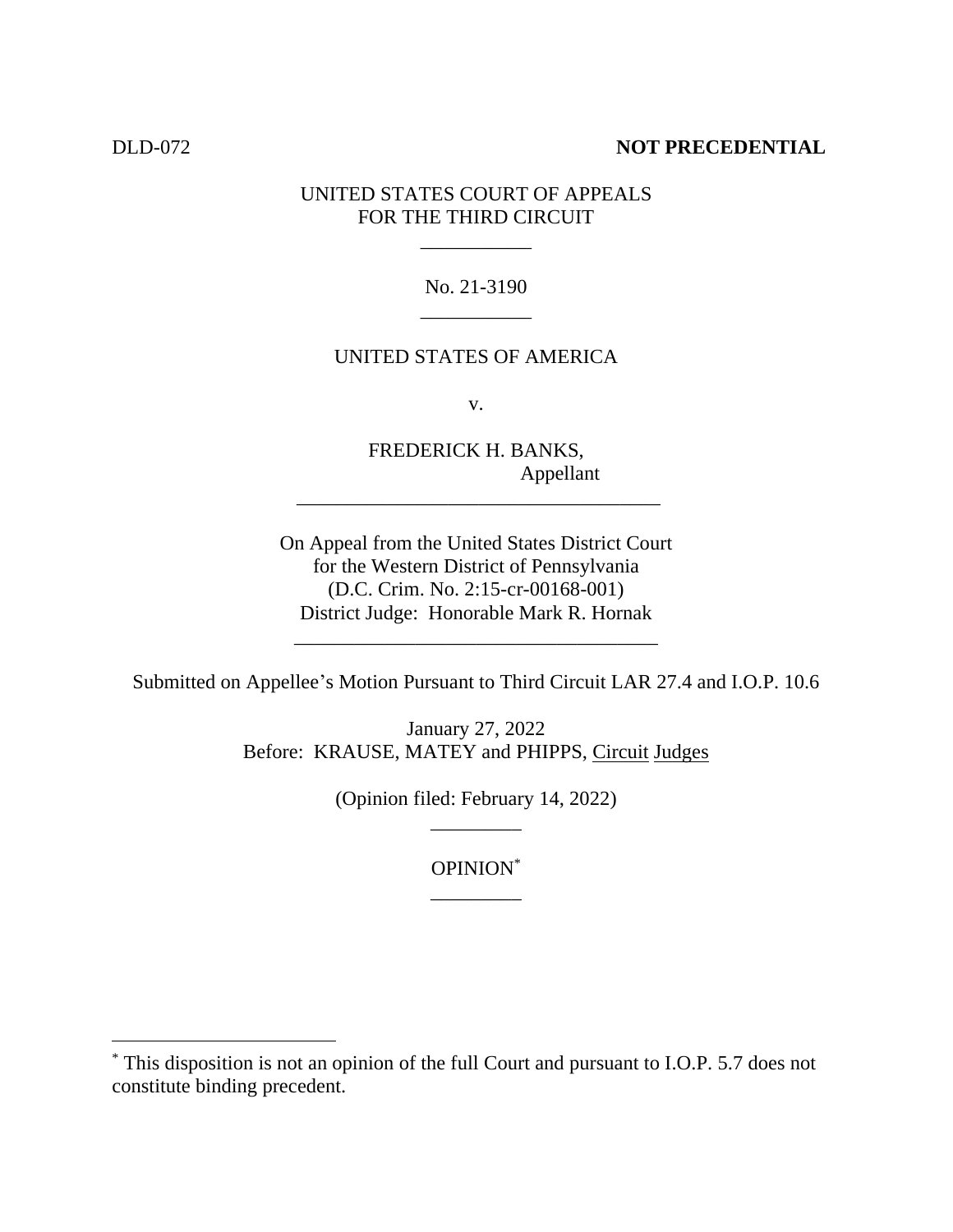# PER CURIAM

Frederick H. Banks was convicted by a federal jury of wire fraud and aggravated identify theft. He was sentenced by the District Court to an aggregate 104 months in prison. At the time of this writing, Banks's counseled direct appeal is pending. See United States v. Banks, C.A. Nos. 19-3812 & 20-2235 (3d Cir.).

The subject of the instant appeal is the District Court's November 2, 2021 order denying without prejudice Banks's pro se motions for bail pending his direct appeal, for compassionate release under 18 U.S.C. §  $3582(c)(1)(A)(i)$ , and for dismissal of the superseding indictment on jurisdictional grounds. We first consider our jurisdiction. See Reifer v. Westport Ins. Corp., 751 F.3d 129, 133 (3d Cir. 2014).

To the extent that the District Court denied two of Banks's motions—for bail and dismissal of the indictment—without prejudice to reassertion by counsel in Banks's direct appeal, the District Court's November 2, 2021 order may not, at first glance, appear final and immediately appealable. See Borelli v. City of Reading, 532 F.2d 950, 951 (3d Cir. 1976) (per curiam). As a practical matter, however, under the terms of the order Banks himself cannot amend to present the arguments pro se, as he wishes to. And, in any event, he does not have the options that the District Court described: with respect to his challenge to the indictment, Banks's opening brief in the direct appeal had already been filed at the time of the District Court's ruling, see In re Wettach, 811 F.3d 99, 115 (3d Cir. 2016) (holding that arguments not developed in the opening brief are forfeited);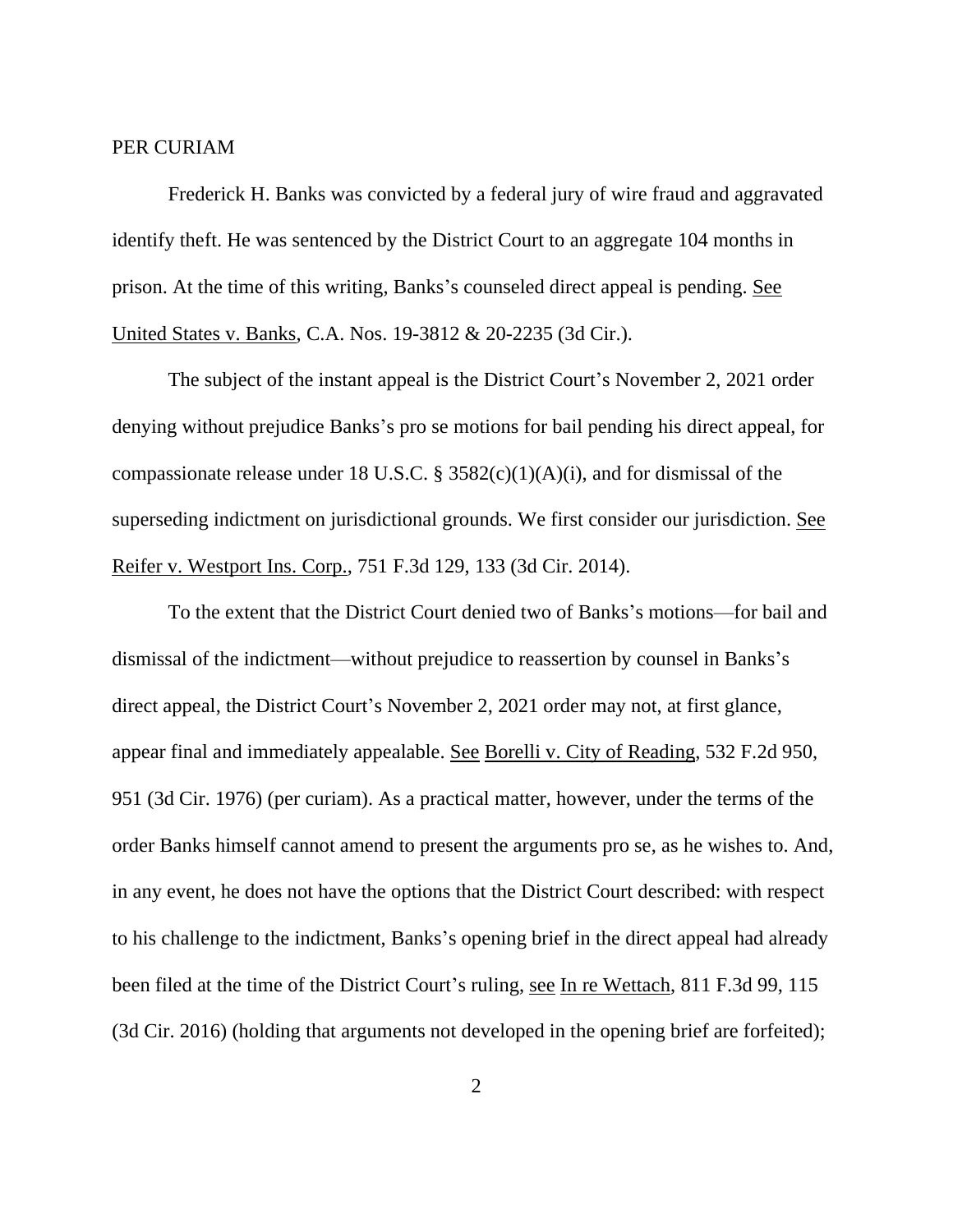and with respect to the bail motion, counsel in the direct appeal will not, as a matter of procedure, be able to obtain Banks's desired review under Federal Rule of Appellate Procedure 9 of the District Court's bail determination. Cf. 3d Cir. L.A.R. 9.1 (2011).

We thus exercise jurisdiction under 28 U.S.C. § 1291. After independent assessment, we conclude that the District Court did not abuse its discretion or otherwise err in denying Banks's motions. Cf. United States v. Andrews, 12 F.4th 255, 259 (3d Cir. 2021); United States v. Provenzano, 605 F.2d 85, 92-93 (3d Cir. 1979).

As Banks is not entitled to so-called "hybrid representation," the District Court did not err in declining to entertain Banks's jurisdictional attack on the indictment that led to the criminal judgment currently being challenged on appeal by Banks through appointed counsel. See McKaskle v. Wiggins, 465 U.S. 168, 183 (1984). In addition, the District Court acted well within its discretion when it denied a motion for compassionate release that added nothing new of consequence to Banks's previous and unsuccessful *four* such motions—motions that were filed over a relatively short stretch of time and were, the record shows, each carefully considered by the District Court. Cf. Andrews, 12 F.4th at 262 ("Courts wield considerable discretion in compassionate-release cases, and we will not disturb a court's determination unless we are left with a 'definite and firm conviction that [it] committed a clear error of judgment in the conclusion it reached upon a weighing of the relevant factors.'") (citation omitted).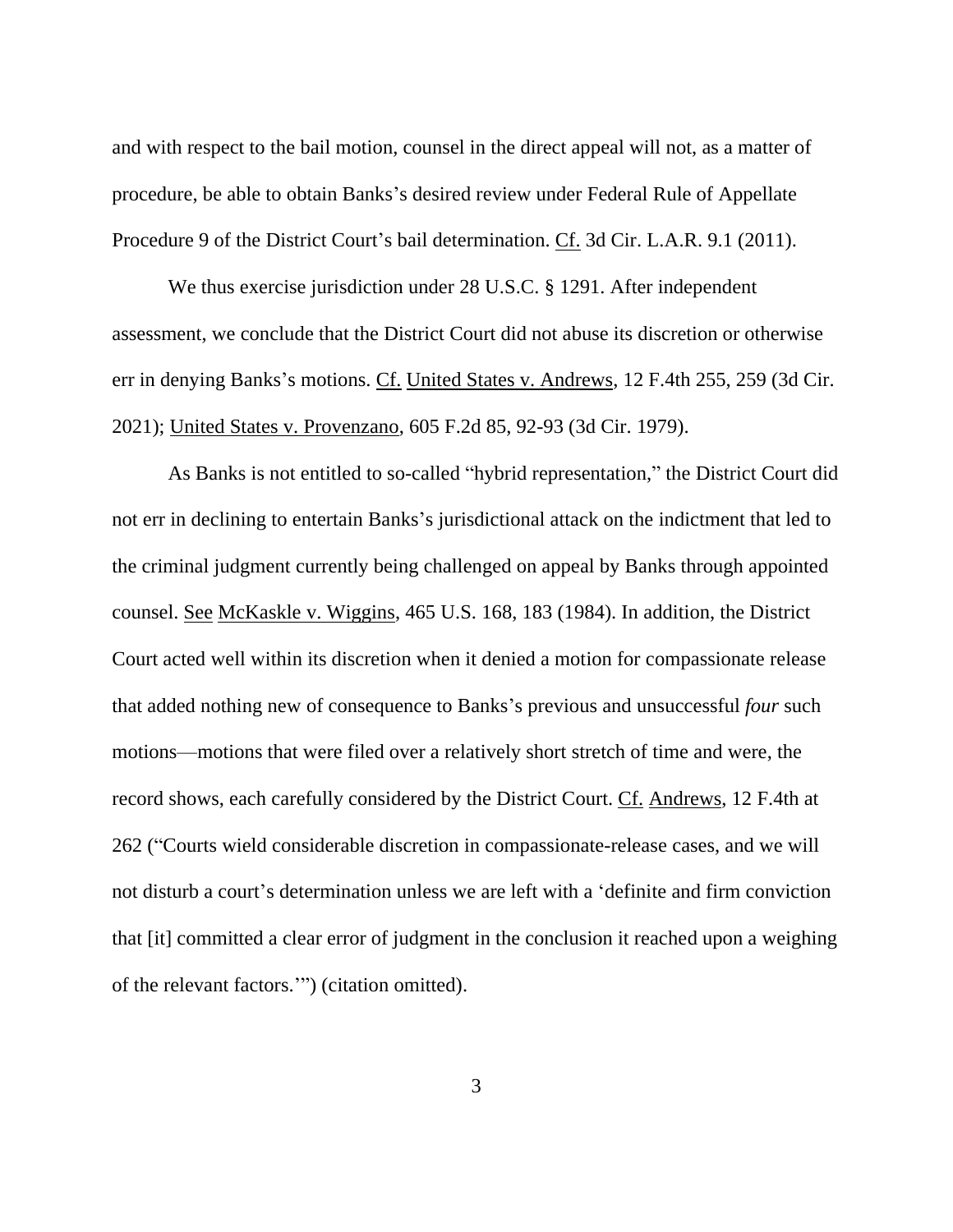Finally, the District Court rightly rejected Banks's attempt to secure bail pending his direct appeal. The standard for obtaining that relief is difficult to satisfy: Banks would have had to show that (a) there is clear and convincing evidence that he is not likely to flee or pose a danger to the safety of any other person or the community if released, and (b) the appeal is not for the purpose of delay and raises a substantial question of law or fact likely to result in reversal, a new trial, a sentence that does not include a term of imprisonment, or a reduced sentence. <u>See</u> 18 U.S.C. § 3143(b)(1).<sup>1</sup> In reaching the conclusion that Banks failed to produce clear and convincing evidence that he is neither a flight risk nor a danger to others, the District Court appropriately focused on Banks's significant (albeit non-violent) criminal history. See DC ECF No. 1418 at 9-10; cf. Provenzano, 605 F.2d at 95 (holding "that a defendant's propensity to commit crime generally, even if the resulting harm would be not solely physical, may constitute a sufficient risk of danger to come within the contemplation of the [Bail Reform] Act."). In his filings for this appeal, Banks offers nothing that would disturb the District Court's decision, and we separately discern no viable basis to do so.

Because this appeal presents no substantial question, we will grant the Government's motion for summary affirmance. See 3d Cir. L.A.R. 27.4 (2011); 3d Cir. I.O.P. 10.6 (2018).

<sup>&</sup>lt;sup>1</sup> The initial determination of whether a convicted defendant is to be released is to be made by the District Court. Fed. R. App. P. 9(b), Adv. Committee Notes; see also